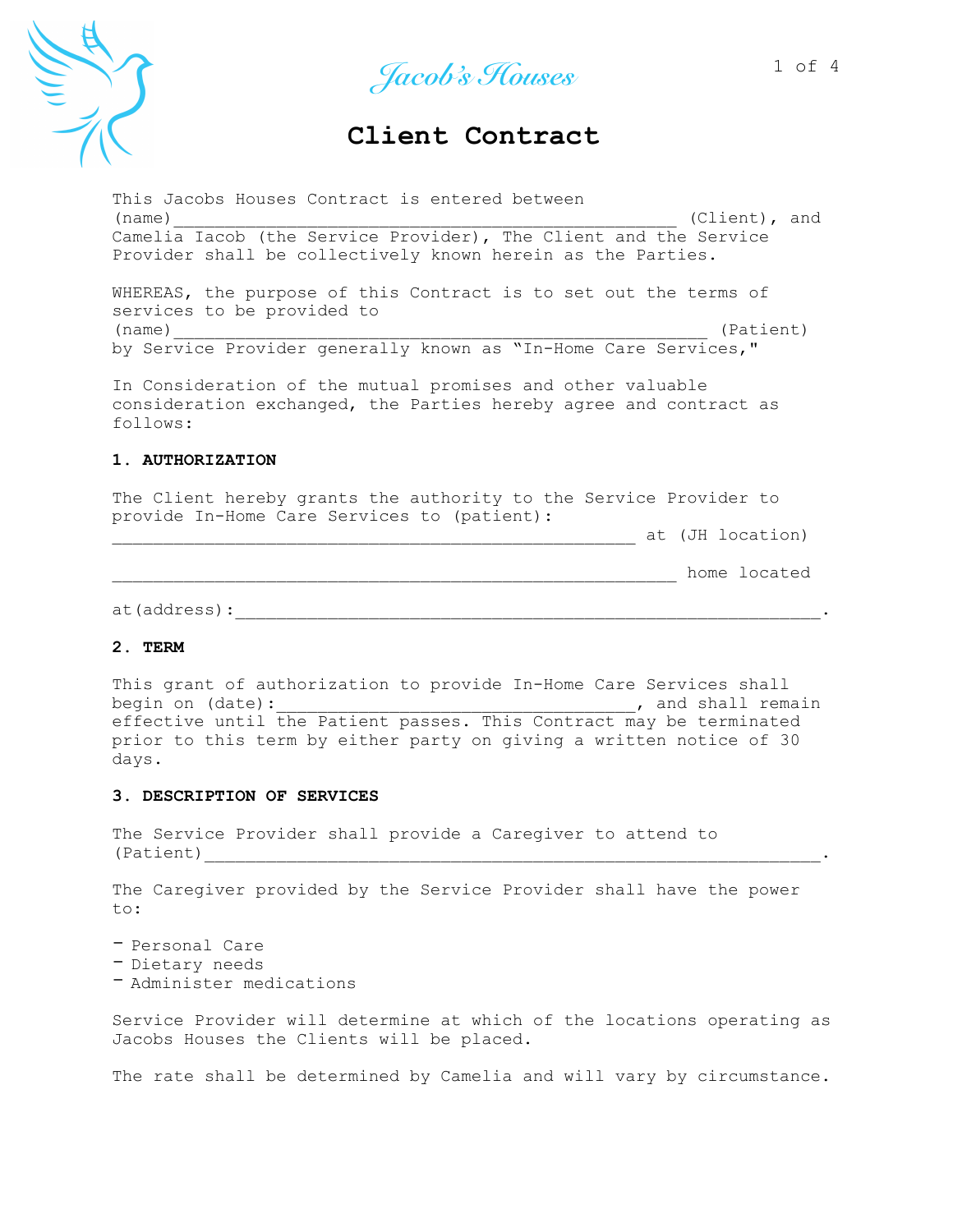Jacob's Houses 2 of 4

(Rates will take in account the local prices which range between  $$17.00/hr - $27.00/hr$ 

Apart from performing above tasks the Service Provider shall do similar related tasks to be mutually agreed upon by the parties.

## **4. CONTACT PERSONS**

The Client's contact information is as follows: Name:

Address:

Phone Number:

Email:

Relationship:

In an emergency situation, the Service Provider should immediately contact the following person:

Name:

Address:

Phone Number:

If that person is not available, please contact the following alternate choice:

Name:

Address:

Phone Number: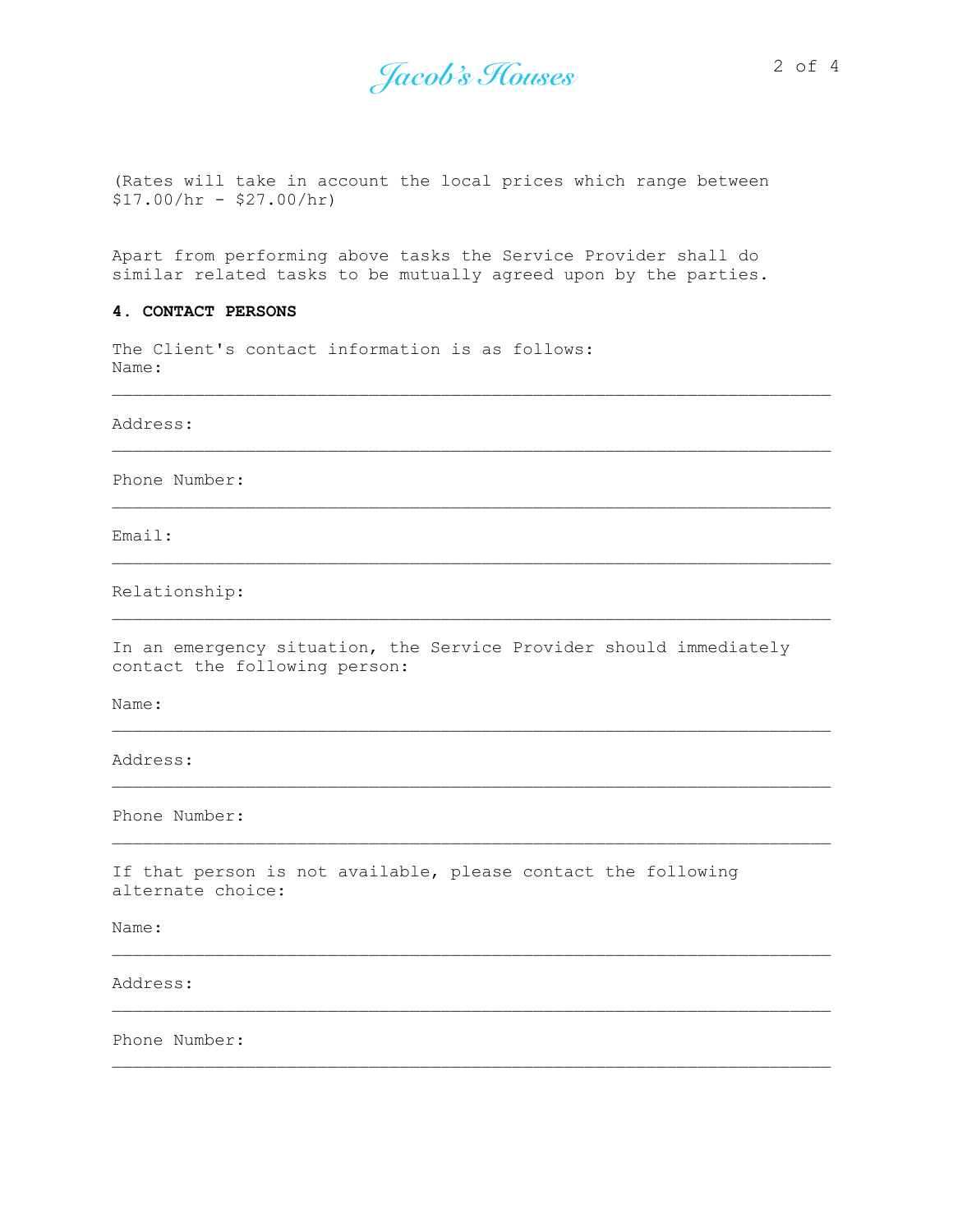Jacob's Houses<sup>3 of 4</sup>

#### **5. PAYMENT**

The Client shall pay a monthly contract price to the Service Provider at an amount of \$\_\_\_\_\_\_\_\_\_\_\_\_\_\_\_\_\_\_\_\_\_\_\_.

Service Provider may determine rate change if the level of care intensifies and the need for multiple Caregivers arises.

#### **6. CONFIDENTIALITY**

Service Provider understands that any and all private information obtained about the Client, Client's family, Patients family or relatives during the course of employment, including but not limited to medical, financial, legal, career and assets are strictly confidential and may not be disclosed to any third party for any reason.

The Client understands that any and all information obtained about the Service Provider regarding legal, financial, and business operations are strictly confidential and may not be disclosed to any third party for any reason without permission written permission from Service Provider.

The obligations of the Service Provider and the Client under this clause survive termination of this Contract.

## **7. SEVERABILITY**

In the event any provision of this Contract is deemed to be void, invalid or unenforceable, that provision shall be severed from the remainder of this Contract, so as not to cause the invalidity of the remainder of this Contract. All remaining provisions of this Contract shall then continue in full force and effect. If any provision shall be deemed invalid due to its scope or breadth, such provision shall be deemed valid to the extent of the scope and breadth permitted by law.

#### **8. AMENDMENT**

This Contract may be modified or amended in writing, if the writing is signed by the party obligated under the amendment.

#### **9. NOTICE**

Any notice or communication required or permitted under this Contract shall be sufficiently given if delivered in person or by certified mail, return receipt requested, to the address set forth in the opening paragraph or to such other address as one party may have furnished to the other in writing.